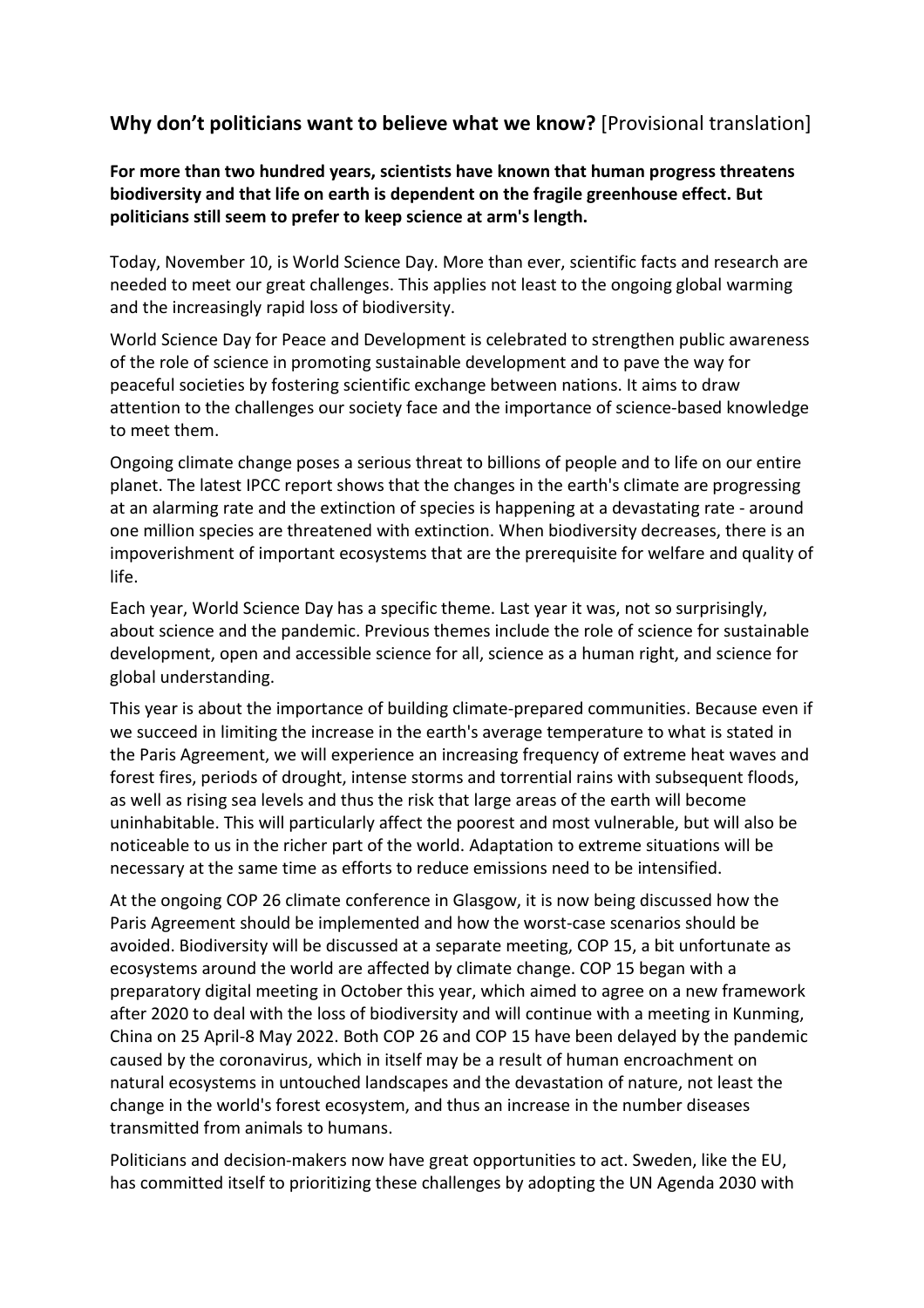17 global goals for sustainable development. This includes combating ongoing climate change and protecting ecosystems and biodiversity. When governments now meet to discuss these critical issues, their decisions will determine the extent to which we will be able to halt the devastating climate change and slow down the loss of biodiversity, thus protecting our fragile planet.

But do politicians have the insight into complex scientific issues required to make the decisions required? And are they even willing to listen carefully enough to science? Many of the changes required are considered uncomfortable and unpopular and go against other priorities, and decisions are therefore often adapted to satisfy different interests, not least to gather votes in general elections.

In Glasgow, the will to take action is now being expressed. So far, despite the fact that we have long known about the effects of human activities on climate and the environment, political decisions that lead to the adaptation to knowledge have been deficient. During his adventurous travels to different continents more than two hundred years ago, Alexander von Humboldt (1769–1859) warned of the consequences of the already deforestation of forests. He realized that human behavior had a detrimental effect on the climate, with an unpredictable impact on future generations.

The French physicist and mathematician Joseph Fourier (1768–1830) wondered what determines the temperature of the earth's surface. He realized that given how far the earth is from the sun, the earth should be significantly colder than it actually is, provided that it is heated only by the incoming solar radiation and taking into account outgoing heat radiation. He pondered various causes of the observed heat and suggested the possibility that the Earth's atmosphere acts as a kind of insulator. Fourier presented his conclusions to the French Academy of Sciences as early as 1824 and published the results three years later; his article was translated into English in the 1830s, which shows that it was given great importance. His work has been considered to demonstrate the existence of a greenhouse effect, even though he did not use that word.

The person who coined the term greenhouse effect was the Swedish researcher Svante Arrhenius. At the end of the same century, the very first climate model was presented. He knew that carbon dioxide absorbs infrared radiation and that the combustion of carbon causes large emissions of carbon dioxide - carbon burning was abundant in Arrhenius' time. He demonstrated the effect that gases such as carbon dioxide, but also water, can have on the earth's surface temperature and he demonstrated the connection between global warming and increased levels of carbon dioxide in the atmosphere. He made calculations of the effect of the greenhouse effect on the earth's climate and how much the earth's average temperature would increase with a certain increase in the amount of carbon dioxide in the atmosphere. For Arrhenius, however, this was not a problem; he lived at a time before the temperature rises caused the extreme events we observe today. Instead, he welcomed the increased emissions of carbon dioxide and thus a more pleasant climate.

Now the links between human activities and climate change are beyond doubt. Two of this year's Nobel Laureates in Physics are rewarded for developing reliable climate models that have laid a solid foundation for our understanding of the Earth's climate and that definitely show how we humans contribute to its changes. One of these, Syukuro Manabe, studied the interplay between the radiation balance and the transport of air masses and was thus able to show how an increased content of carbon dioxide in the atmosphere leads to higher